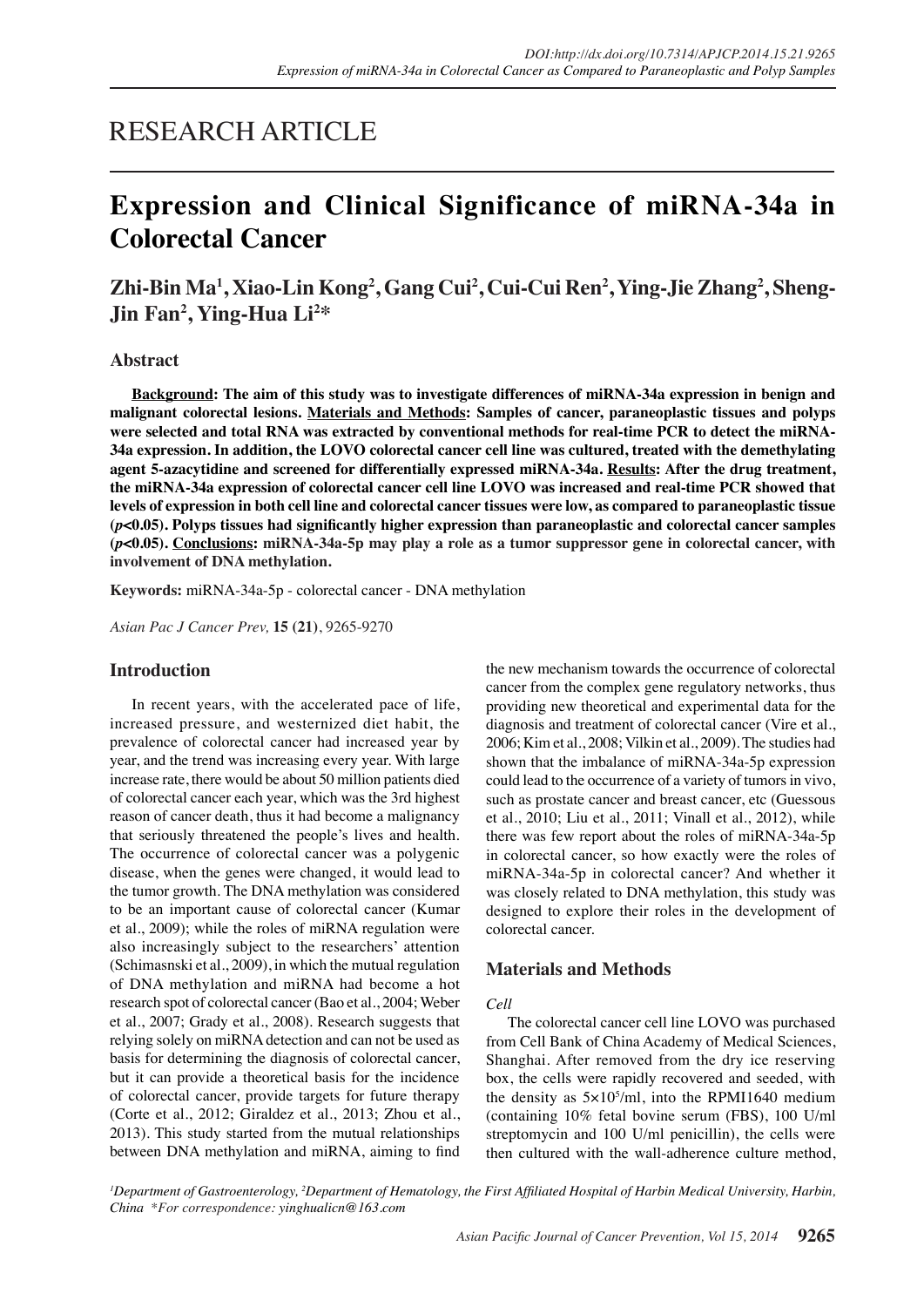#### *Zhi-Bin Ma et al*

and placed in an incubator with 37°C humidity and 5%  $CO<sub>2</sub>$ , the medium was changed every 1-2 d to keep the cell density maintained within  $1 \times 10^5$ /ml- $1 \times 10^6$ /ml, and the cells in the logarithmic growing phase were taken for the experiment.

#### *Tissue samples*

The patients, treated in the department of digestive endoscopy, First Affiliated Hospital of Harbin Medical University, from August 2013 to November 2013, were selected, among whom 15 cases were colorectal polyps (11 males, with the average age as 52 years old, and 4 females, with the average age as 64 years old). Among these 15 cases, 8 cases were of inflammatory polyps, and 7 cases were of adenomatous polyps; 15 cases were colorectal cancer (12 males, with the mean age as 61 years old, and 3 females, with the average age as 67 years old). This study was conducted in accordance with the declaration of Helsinki. This study was conducted with approval from the Ethics Committee of Harbin Medical University. Written informed consent was obtained from all participants. The pathological evidence confirmed all these cases were the adenocarcinoma, the paraneoplastic tissues were taken from the visually normal intestinal wall tissues that were 5 cm away from the tumors, and each sample was taken 2 specimens, about 0.7 cm size. The taken specimens were immediately cut into pieces, then put into the lyophilized tube and stored at -80°C.

#### *Gene chips*

The colorectal cancer cell line LOVO was performed the microarray analysis of miRNA and mRNA determination before and after the drug treatment, the miRNA chips were used to extract  $1 \times 10^6$ - $1 \times 10^7$  cells from the LOVO cell line before and after the treatment of demethylated agent 5-azacytidine, then added 1 ml RNA extraction reagent Trizol to completely extract RNA when the cells were completely split. The absorbance of RNA at 260 nm, 280 nm and 230 nm was then measured by the Nanodrop spectrophotometer, respectively, which could be used to accurately estimate the RNA concentrations. Then the denaturing agarose gel electrophoresis was performed (formaldehyde reagent was droplet-added) to test the purity and integrity of RNA (Figure 1). After the completion of sample RNA extraction, the miRCURY™ Hy3™/Hy5™ Power labeling kit (Exiqon, Vedbaek,

Denmark) was used to label miRNA. After the labeling reaction was terminated, the Hy3TM-labeled samples and miRCURYTM LNA Array (v.18.0) (Exiqon) were hybridized. The total 25μl labeled sample mixture was added with 25 μl hybridized buffer, and denatured at 95°C for 2min, which was then placed on ice for 2 min, and hybridized with the 12-Bay Hybridization Systems (Hybridization System-Nimblegen Systems, Inc, Madison, WI, USA) at 56°C for 16-20 hours, which could maintain the constant temperature and mix evenly to ensure the homogeneity of hybridization and enhance the signals. After the hybridization, Washbuffer kit (Exiqon) was used for the several times' washing; finally, the samples were dried and centrifuged at 400 rpm for 5 minutes. The chips were then scanned by the Axon GenePix 4000B microarray scanner (Axon Instruments, Foster City, CA). The scanned signals were introduced into GenePix Pro 6.0 software (Axon) for the data extraction. The miRNAs was repeated for the mean value, and the Median normalization method was used for the standardization. After the standardization, the fold change method was used to screen the differentially expressed miRNAs, Table 2. The MEV software (v.4.6, TIGR) was used to perform the hierarchical cluster analysis (Figure 2). The RNA integrity was detected by the denaturing gel electrophoresis.

#### *Real-time PCR*

The LOVO cell lines before and after the treatment of 5-azacytidine, as well as the above tissue samples, were



**Figure 1. Integrity of RNA samples**

| Table 1. Real-Time Quantitative PCR Using Primers List |                                                                  |                                       |                     |  |  |
|--------------------------------------------------------|------------------------------------------------------------------|---------------------------------------|---------------------|--|--|
| Gene name                                              | 5' and 3' bilateral primer sequences                             | Annealing temperature $({}^{\circ}C)$ | Product length (bp) |  |  |
| U <sub>6</sub>                                         | F:5'GCTTCGGCAGCACATATACTAAAAT3'<br>R:5'CGCTTCACGAATTTGCGTGTCAT3' | 60                                    | 89                  |  |  |
| hsa-mi $R-34a-5p$                                      | GSP:5' GGGGTGGCAGTGTCTTAGC3'<br>R:5'CAGTGCGTGTCGTGGAGT3'         | 60                                    | 64                  |  |  |

\*The corresponding miRNA-34a-5p specific primer was GSP, and the primer that matched the RT primer was R

#### **Table 2. Lists the Difference miRNA-34a-5p**

**9266** *Asian Pacific Journal of Cancer Prevention, Vol 15, 2014* 75.0 50.0  $100.0(2)-(1)$ **12.8 25.0 30.0 20.3 10.1**  $\begin{bmatrix} 10.1 & 0 \\ 0.0 & 79 \end{bmatrix}$  **20.3 51.1 30.0 31.3 54.2 46.8 56.3** Sample No U6ct (1) miRNA-34a-5p ct (2)  $100.0(2)-(1)$  (2-1) sample-  $(2-1)J10$  2<sup>- $\triangle$  $\triangle$ CTCT</sup> J10 12.571 18.996 6.425 **6.3 10.1**  $\beta$  **10.1 10.1 1** W1 12.809 19.943 7.135  $\begin{array}{|c|c|c|c|c|c|c|c|} \hline \text{0.61} \end{array}$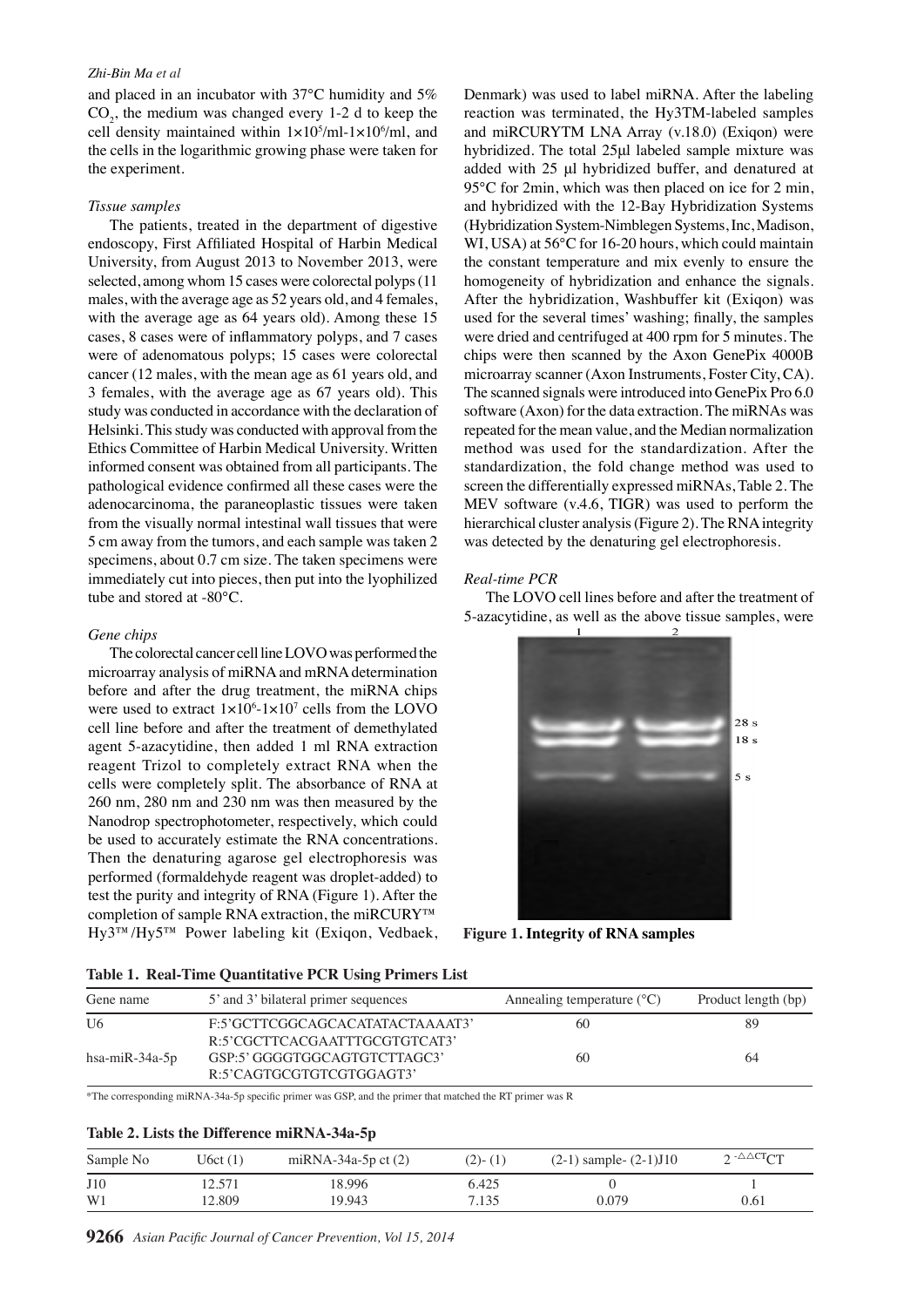added 1 ml TRIZOL reagent and pipetted repeatedly for the homogenization. The homogenized samples were then re-incubated, which exhibited upper and lower layers after the incubation, the upper were colorless aqueous layer, while the lower layer was red phenol-chloroform. RNA was dissolved in the upper layer, accounting for 40% of the tube volume. The above aqueous layer was then poured into a new centrifuge tube and 0.5 ml isopropanol was added to precipitate RNA, after 10 min high-speed centrifugation, the precipitated RNA was washed and redissolved. The above samples were placed into a centrifuge tube, with 800 μl TRIZOL reagent for the sufficient lysis and a small amount of chloroform for the RNA extraction, the ultraviolet absorption method was used to test the RNA quality, the computer would automatically generate and save the results according to the settings. After measuring the concentration and purity, the denaturing agarose gel electrophoresis was performed, and the RT-PCR method was used to synthesize cDNA for the real-time quantitative PCR. A brief centrifugation at 5000 rpm was performed. After the sampling loading, the above 384-PCR plates were placed on the Realtime PCR instrument for the PCR reaction: shown in Table 1.



**Figure 2. Clustering of miRNA Hierarchical Clustering for Normalized Data of Expressed miRNA in all**  Samples. Red indicates high relative expression, and green indicates low relative expression

95°C, 10min; 40 PCR cycles (among which 95°C, 10 sec; 60°C, 60 sec (the fluorescence was separately collected). Firstly, the PCR product melting curve was created, and after the amplification reaction completed, the temperature was raised gradually from 60°C to 99°C with (95°C, 10 sec; 60°C, 60 sec; 95°C, 15 sec), the instrument performed the detection according to the pre-designed procedures, with Ramp Rate as 2%). When performed the quality testing with the real-time quantitative PCR, although the amounts of each tissue and cell samples added were the same, due to the inevitable measuring error of RNA concentration quantitation and calculation error of reverse transcription efficiency during the experiment. The real cDNA contents of samples with the same volume were in fact not identical, in order to correct such errors; U6 (with substantially constant expression level among different samples) was used as the internal reference. U6 was set as the internal control, and the CT value was used to calculate the relative expression amount of each group.  $\triangle$   $\triangle$ CT= $\triangle$ CT (experimental sample)- $\triangle$ CT (standard sample),  $\triangle$ CT=CT (relative gene)-CT (reference gene), the folds of gene expression difference were the relative quantification  $2 \triangle^{\triangle C}$ , the experiments were repeated three times, shown in Table 3, Figure 3.



**Figure 3. miRNA-34a-5p Expression Results in Colorectal Cancer, Paraneoplastic Tissues and Polypus Tissues**

| Table 3. miRNA-34a-5p Expression Results in Colorectal Cancer, Paraneoplastic Tissues and Polypus Tissues |  |  |
|-----------------------------------------------------------------------------------------------------------|--|--|
|                                                                                                           |  |  |

| Pathological results        | Colorectal cancer tissues | Paraneoplastic tissues | Polypus tissues | Pathological results          |
|-----------------------------|---------------------------|------------------------|-----------------|-------------------------------|
| LOVO (after the medication) |                           |                        |                 |                               |
| LOVO (before htemedication) | 0.6                       |                        |                 |                               |
| SW480                       | 0.24                      |                        |                 |                               |
| SW620                       | 0.19                      |                        |                 |                               |
| $LS-174T$                   | 0.67                      |                        |                 |                               |
| HCT-8                       | 0.37                      |                        |                 |                               |
| <b>HCT-116</b>              | 0.7                       |                        |                 |                               |
| Adenocarcinoma              | 0.38                      | 0.88                   | 1.83            | Inflammatory polyps           |
| Adenocarcinoma              | 0.43                      | 1                      | 2.51            | Inflammatory polyps           |
| Adenocarcinoma              | 0.49                      | 1.14                   | 2.67            | Adenomatous polyps            |
| Adenocarcinoma              | 0.51                      | 1.19                   | 2.69            | Tubular adenoma               |
| Adenocarcinoma              | 0.59                      | 1.38                   | 2.91            | Tubular adenoma               |
| Adenocarcinoma              | 0.68                      | 1.58                   | 3.08            | Inflammatory polyps           |
| Adenocarcinoma              | 0.8                       | 1.87                   | 3.2             | Serrated adenoma              |
| Adenocarcinoma              | 0.88                      | 2.06                   | 3.45            | Tubular adenoma               |
| Adenocarcinoma              | 0.91                      | 2.12                   | 3.94            | Inflammatory polyps           |
| Adenocarcinoma              | 0.98                      | 2.29                   | 4.2             | Inflammatory polyps           |
| Adenocarcinoma              | 1.09                      | 2.53                   | 4.51            | Tubular adenoma               |
| Adenocarcinoma              | 1.12                      | 2.6                    | 4.9             | Chronic mucousal inflammation |
| Adenocarcinoma              | 1.15                      | 2.68                   | 4.77            | Inflammatory polyps           |
| Adenocarcinoma              | 1.23                      | 2.87                   | 4.8             | Inflammatory polyps           |
| Adenocarcinoma              | 1.35                      | 3.14                   | 4.9             | Tubular adenoma               |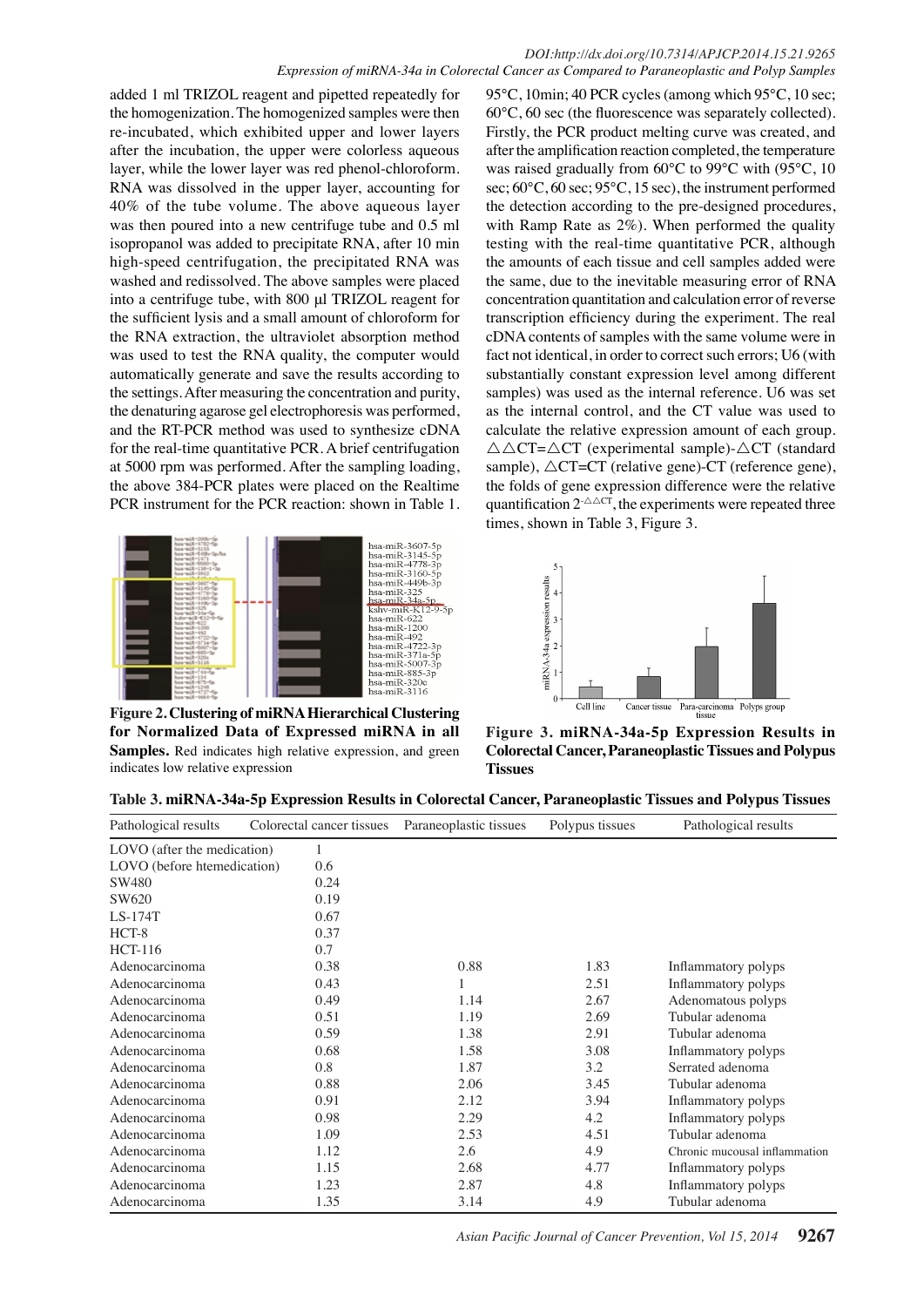#### *Zhi-Bin Ma et al Statistical analysis*

The relative quantification method was used to analyze the differences of microRNA-34a relative expression levels in colorectal cancer, paraneoplastic tissues and polypus tissues. The results were processed with SPSS19.0, the intergroup difference comparison was performed the data ranking firstly, then the ranked sequences were set as the measurement variables, the nonparametric paired sample comparison used the Wilcoxon signed rank test, with *p*<0.05 considered as the statistical significance.

## **Results**

## *RNA extraction*

As it could be seen from the above figure, the 28S, 18S, 5S bands of RNA samples were clear, indicating that the RNA purification was complete and reliable, and met the chip quality requirements.

## *miRNA-34a-5p PCR*

W1 in the above figure was before the drug treatment, J10 was after the drug treatment, and the error correction method revealed that after the drug treatment, the cell line LOVO exhibited high miRNA-34a-5p expression, while the expression before the treatment was low.

#### *Cluster analysis*

As shown in the miRNA clustering figure, before and after the treatment of demethylated agent 5-azacytidine: miRNA-34a-5p showed the differential expression, exhibiting red after the treatment red, 0.857, while green before the treatment, 0.373, with the difference as about 2.3 times.

#### *miRNA-34a-5p expressions*

The comparison between the colorectal cancer and polypus tissues revealed that: the statistical analysis result: 0.01<p<0.02, with the statistical significance; namely that the miRNA-34a-5p expression in polypus tissue was higher than that in colorectal cancer. Comparison between the paraneoplastic tissues and polypus tissues: statistical analysis:  $p<0.05$ , with statistical significance; namely that the miRNA-34a-5p expression in polypus tissue was higher than that in paraneoplastic tissues. Comparison between the colorectal cancer and paraneoplastic tissues: statistical analysis: *p*<0.05, with the statistical significance; namely that the miRNA-34a-5p expression in paraneoplastic tissues was higher than that in colorectal cancer.

## **Discussion**

miRNA-34a-5p was the miRNA with relatively plenty studies, it was once reported that its expression in the urinary system tumors and glial tumors exhibited the downward trend (Toyota et al., 2008; Yamakuchi and Lowenstein, 2009). As one member in the miRNA family, it could produce the anticancer effects through acting on several target genes. Yao once reported that miRNA-34a-5p could reduce the invasive ability of bladder cancer cells,

thus exhibited the role of tumor suppressor gene, and it could also increase the sensitivity of bladder cancer cells towards the chemotherapeutic drugs. Yang reported that miRNA-34a-5p could affect the DNA damage repairing through target-regulating SIRT1, and speed up the aging process of cells (Aranha et al., 2011). Although, there have been many studies about miRNAs reported in colorectal cancer (Kanaan et al., 2012; Wu et al., 2012; Zhou et al., 2013) but in the large intestine, the miRNA-34a-5p expression was still controversial, and the relative research was rare, we came to the conclusions through the microarray analysis that in the non-demethylated drug-treated LOVO cells. The miRNA-34a-5p expression was reduced, while in the 5-azacytidine-treated cells, the miRNA-34a-5p expression was increased up to two-fold than the former cells, thus it prompted that miRNA-34a-5p might play the role of tumor suppressor gene in colorectal cancer cell line LOVO, and its expression was closely related to the DNA methylation.

Among the literatures, miRNA-34a-5p played different roles in the tumors of different organs. In order to further confirm the roles of miRNA-34a-5p in colorectal cancer, we selected and cultured six kinds of colorectal cancer cell lines (LOVO, SW480, SW620, LS-174T, HCT-8, HCT-116, which were all the colorectal cancer cells with the characteristics of high invasion and lymph node metastasis). And it was found in these cell lines that the miRNA-34a-5p expression values were in a low level, thus it could be initially determined that miRNA-34a-5p played the role of tumor suppressor gene in colorectal cancer cell lines. Toyota once found that miRNA-34b and miRNA-34c, members of miRNA-34 family, acted as the tumor suppressor gene in the primary colorectal cancer and was associated with the methylation of CpG island, the subsequent experiments proved that miRNA-34b/cCpG Island was the important target of silence appearance of primary colorectal cancer (He et al., 2007c), which was consistent with our results.

In order to confirm this inference, miRNA-34a-5p, from the cancer tissues and paraneoplastic tissues (more than 5 cm away from the cancer tissues) of colorectal cancer patients found by the colonoscopy (who were all confirmed by pathology after the surgery), as well as from the colonoscopy-found colorectal polyps patients (also confirmed pathologically), were performed the Realtime PCR testing. The results showed that: miRNA-34a-5p was downregulated in colorectal cancer tissues, and the expression in paraneoplastic tissues was higher than the cancer tissues, the comparison between the above two had the statistical difference, *p*<0.05, indicating that the miRNA-34a-5p expression in colorectal cancer tissues belonged to the category of tumor suppressor gene, while it was found from the values that the miRNA-34a-5p expression in colorectal cancer tissues was lower than those in colorectal cancer cell lines. The possible reason might be that the colorectal cancer tissues were all sampled from the endoscopic pathological specimens; the sampling volume was small, and all from the tumor tissue surface. There might be mixed with the inflammatory cells or necrotic cells, leading to the inadequate purity of tumor cells. Certain study had shown that, the absence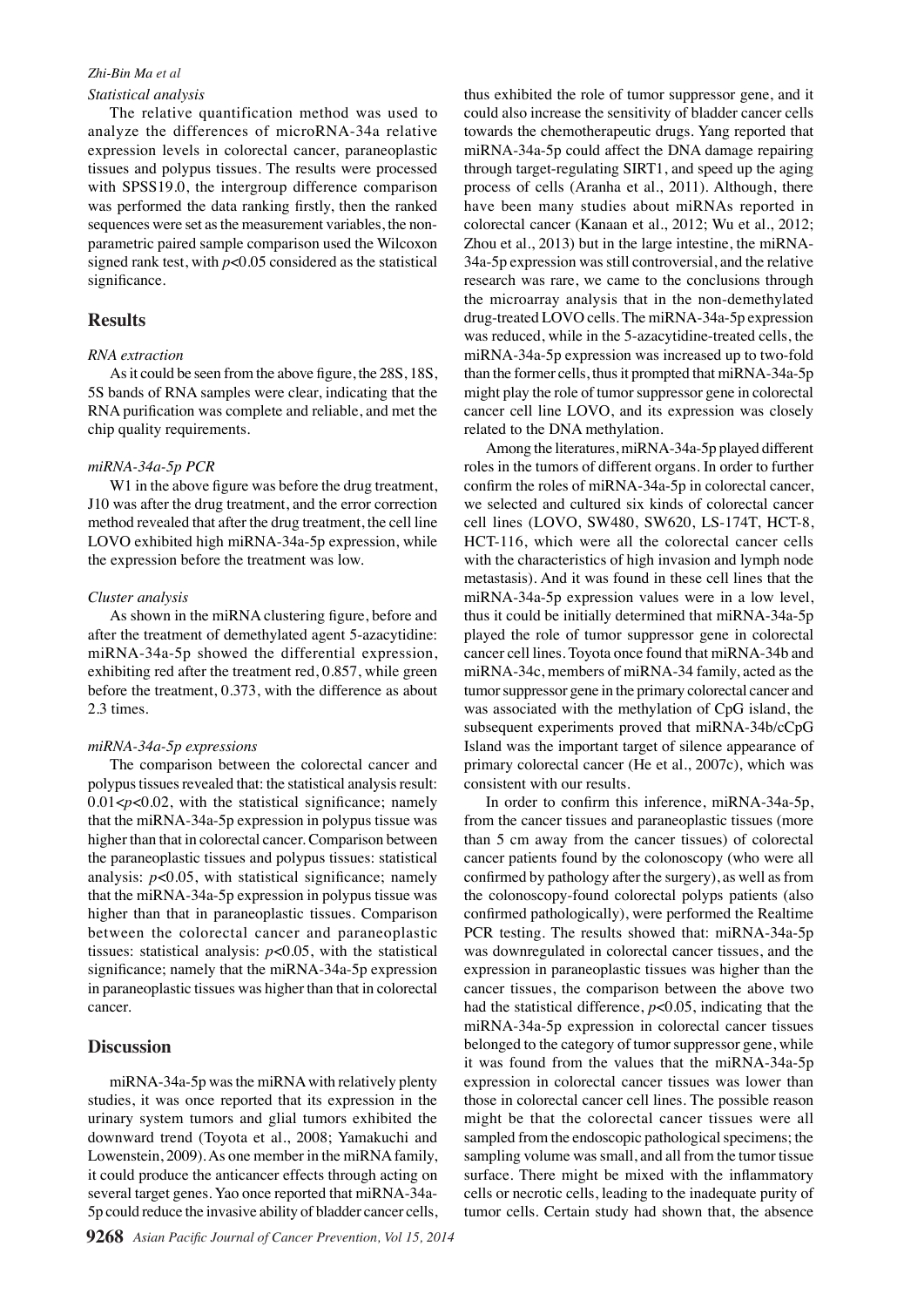of miR-34a gene or the promoter methylation resulted in the downregulation of miR-34a, thus the cell growth was accelerated, the cycle was shortened and the apoptosis process was disturbed, followed by the promoted tumorigenesis (He et al., 2007b), and this result was consistent with our experiments that miRNA-34a-5p played the role of tumor suppressor gene.

Tazawa detected miRNA of 25 colon cancer samples, and found that miR-34a of 36% samples exhibited the downregulation than paraneoplastic tissues, although this ratio was lower than our experimental results, some scholars suggested in the results of colorectal cancer cell lines that the proliferation of colon cancer cell line that over-expressed miR-34a plasmid was declined, indicating miRNA-34a-5p could inhibit the proliferation of colon cancer cells; when established the tumor inside the nude mice, then intravascularly injected miR-34a into the nude mice for the observation. About two weeks later, the tumor size shrank, suggesting that miR-34a might promote the apoptosis of colon cancer cells, and might become a very important therapeutic gene.

Similarly, the comparison of miRNA-34a-5p expression between colorectal cancer and polypus tissues exhibited the significant difference, *p*<0.05. The results showed that in the benign diseases, the miRNA-34a-5p expression was upregulated, which further proved that the downregulated miRNA-34a-5p expression could really induce the occurrence of cancer. Meanwhile, the difference analysis of miRNA-34a-5p expression in polypus tissues and paraneoplastic tissues suggested that they exhibited the statistical significance,  $p<0.05$ , while the expression in polypus tissue was higher than that in paraneoplastic tissues. The possible reason might be that although the pathological sampling was more than 5 cm away from the paraneoplastic tissues, and the naked eye observation suggested the samples as the normal tissues. It could not rule out the possibility of potential migration of cancer cells; although the polyps were the neoplasm, it was also the benign tissue, so the expression of miRNA-34a-5p was higher than paraneoplastic tissues. The research ideas and results of this experiment were consistent with Tian (Bartel, 2009), and also showed the necessity of the expanded surgical resection towards the diseased segments in the treatment of colorectal cancer.

The recent study indicated that, miR-34a exhibited the potential of antiproliferation and could regulate the cell cycle transfer from G1 phase to S phase (Tarasov et al., 2007). The subsequent studies found that miR-34a was a very important small RNA molecule that was directly regulated by p53. The exogenous miR-34a could induce the apoptosis, inhibit the cell reproductive cycle, thus controlling the aggregation and metastasis of tumor cells, indicating that MiR-34a might be a very important mediator in the tumor inhibition signaling network by p53 (Calin et al., 2004; Hermeking, 2010). p53 could activate the expression of miR-34a, and the upregulated miR-34a could regulate the cascades of a series of genes and promote the p53-mediated apoptosis (Chang et al., 2007; Raver-Shapira et al., 2007). The miR-34a-mediated sell cycle regulation could be realized through regulating multiple target genes, including CCNE2, CDK4 and MET

(He et al., 2007a). In fact, there had been studies that paid attention to the correlation of abnormally expressed miR-34a and the incidence of some tumors. For example, the precursor of miR-34a was expressed abnormally in the malignant lymphoma; Chang found that the miR-34a expression was absent in the pancreatic cancer (Zanette et al., 2007). Tazawa found that the downregulated miR-34a might be associated with the occurrence of colon cancer (Tazawa et al., 2007). In addition, the expression deficiency of miR-34a, that located on p36 of chromosome as a tumor suppressor gene, in the neurofibroma (Welch et al., 2007) caused the occurrence of this tumor. In summary, miRNA-34a-5p had an important role in the occurrence and development of tumors, could mark the various periods and invasion of tumors. Some studies had suggested that the miRNA-34a-5p expression in the peripheral blood was quite stable, even under relatively severe environmental conditions, the serum miRNA-34a-5p value was able to be consistent with the actual value, the serum miRNA-34a-5p had become the molecular marker towards the diagnosis and prognosis determination of liver cancer, prostate cancer, lung cancer and gastric cancer, but because of the high cost, and lack of a large clinical sample for the confirmation, it was not widely carried out clinically.

The above experiment comprehensively confirmed that miRNA-34a-5p could inhibit the excessive cell growth and proliferation, thereby suppressed the formation of colorectal cancer gene, namely acting as a tumor suppressor gene. It could be speculated that only when the normal colorectal cancer cells lost miRNA-34a-5p for some reason, it would lead to the loss of tumor suppressor function, thus causing the formation of colorectal cancer.

## **Acknowledgements**

This study was supported by the project from the Department of Education in Heilongjiang Province (no:12541479), China.

## **References**

- Aranha MM, Santos DM, Sola S, Steer CJ, Rodrigues CM (2011). miR-34a regulates mouse neural stem cell differentiation. *PloS One*, **6**, 21396.
- Bao N, Lye KW, Barton MK (2004). MicroRNA binding sites in Arabidopsis class III HD-ZIP mRNAs are required for methylation of the template chromosome. *Dev Cell*, **7**, 653-62.
- Bartel DP (2009). MicroRNAs: Target recognition and regulatory functions. *Cell*, **136**, 215-33.
- Calin GA, Sevignani C, Dumitru CD, et al (2004). Human microRNA genes are frequently located at fragile sites and genomic regions involved in cancers. *Proc Natl Acad Sci USA*, **101**, 2999-3004.
- Chang TC, Wentzel EA, Kent OA, et al (2007). Transactivation of miR-34a by p53 broadly influences gene expression and promotes apoptosis. *Mol Cell*, **26**, 745-52.
- Corte H, Manceau G, Blons H, et al (2012). MicroRNA and colorectal cancer. *Dig Liver Dis*, **44**, 195-200.
- Giraldez MD, Lozano JJ, Ramirez G, et al (2013). Circulating microRNAs as biomarkers of colorectal cancer: results from a genome-wide profiling and validation study. *Clin*